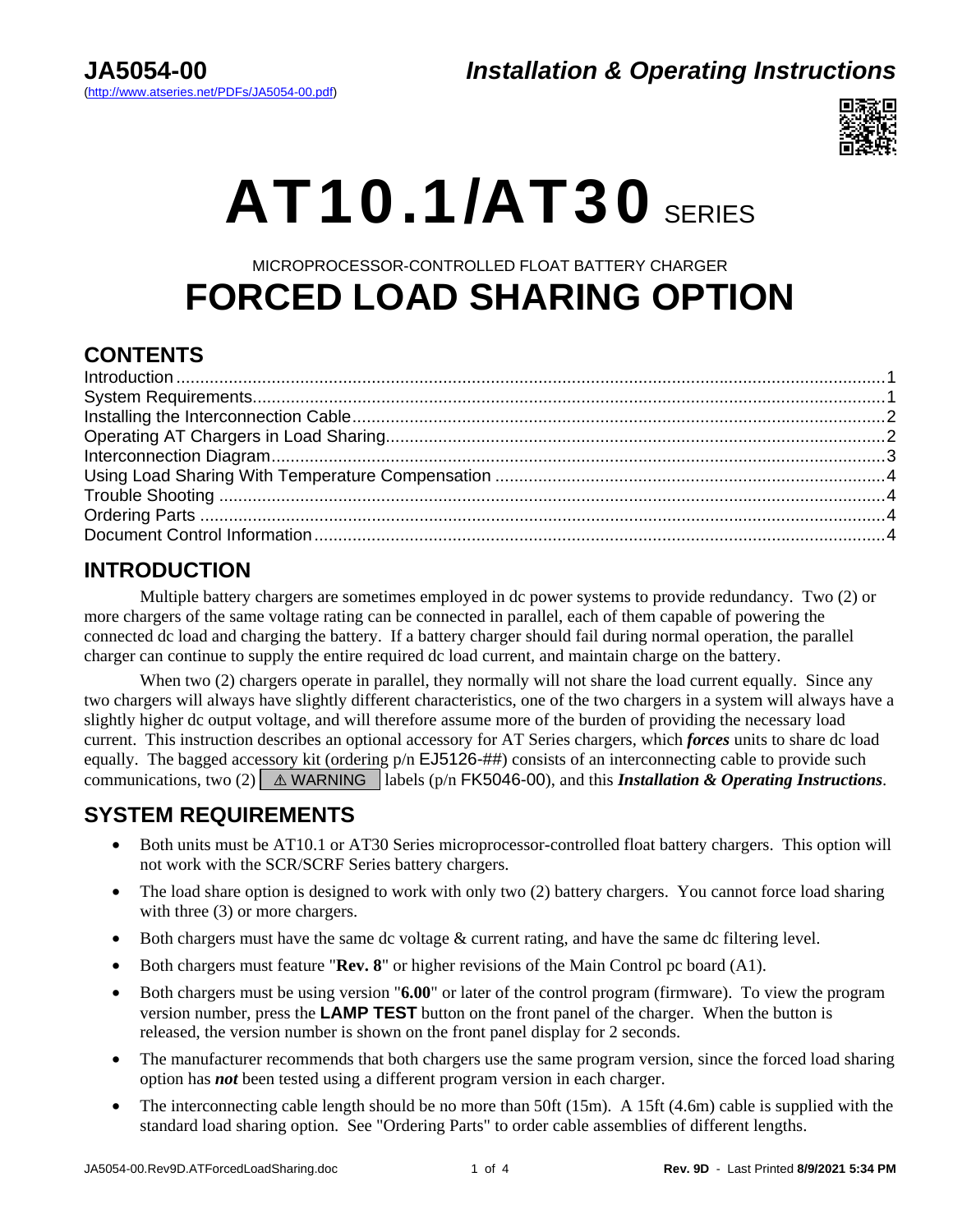### <span id="page-1-0"></span>**INSTALLING THE INTERCONNECTION CABLE**

 The control circuit boards in the AT Series battery chargers contain CMOS circuitry, which is sensitive to damage from static discharge. Please ground yourself before performing this procedure. You should not remove the AT Series Main Control pc board (A1) from the charger's front panel to perform this installation. All steps can be performed without any disassembly. Refer to the interconnection diagram on page 3 and follow these steps:

- 1. Open both font panel circuit breakers (CB1/CB2), and wait several minutes for internal voltages in the dc filter electrolytic capacitors  $(C1/C2)$  to bleed off.  $\triangle$  **WARNING**. Hazardous voltages still exist at certain points inside the battery charger, particularly the I/O panel (TB1). If possible, disconnect and lock out all external power sources to the charger.
- 2. Open the charger front panel door. On the back of the Main Control PC Board (A1), in the lower right corner, locate the white 6-pin connector (J4) as shown in the figure to the right. If there is no connector, verify the revision level marked on the left edge of the board. If it is lower than "**Rev. 8**", an upgrade to the control board is needed in order to utilize forced load sharing. Contact your sales representative to obtain a Main Control PCB upgrade (p/n EN5002-00), and refer to *Service Instruction* (**[JD5012-00](http://www.atseries.net/PDFs/JD5012-00.pdf)**).



- 3. The AT Series forced load sharing option is normally supplied by the factory with a standard 15ft (4.5m) signal interconnection cable ( $p/n$  EH5041-00). Other cable lengths, up to 50ft (15.2m) are also available. The cable is terminated at each end with a six-pin *male* connector which mates with the white plastic *female* connector (J4) on the Main Control PC Board (A1). One end of the cable features an extra jumper in the connector, and should be identified for use with the *Secondary* charger. The other end connects to the *Primary* charger. Either charger may be selected as Primary or Secondary, but a charger that is more accessible might preferably be the Primary. The Primary charger controls the dc output voltage of both units.
- 4. You may run the interconnection cable through conduit if necessary. However, do not run the cable in the same conduit with ac or dc power wiring. Do not remove the white connector plugs in order to "fish" the cable through conduit. Maximum pulling tension is 46 lb (20.9 kg). The cable has a plenum-rated outer jacket, and passes the NFPA 262 flame propagation test. Install the cable between the chargers, and anchor it in place, before connecting it to the control cards. After the cable is in place, connect each end to the Main Control pc board, inserting the connector into A1-J4 until it is completely seated.

**NOTICE** External *power* cabling for the dc bus (battery charger, battery, and dc load interconnection) is *not* supplied by the charger manufacturer with the AT Series Forced Load sharing option. All user-supplied system wiring should meet National Electric Code (NEC) standards, as well as local/site codes. Confirm polarity  $(+/-)$  of all dc cabling before making connections.

### <span id="page-1-1"></span>**OPERATING CHARGERS WITH LOAD SHARING**

 Restore external power connections to both battery chargers, and restart according to the normal procedure in the AT Series Battery Charger Operating and Service Instructions. Close the dc circuit output breakers (CB2) *first*, followed by the ac input circuit breakers (CB1) *second*. After the two chargers restart, the Primary charger attempts to establish communication with the Secondary. If communication is successful, the chargers behave as follows:

- The Primary charger displays the message **LS-P** (Load Share, Primary) on the front panel meter, alternating with the normal display of output voltage and current.
- The secondary charger displays the message **LS-S** (Load Share, Secondary) on the front panel, alternating with the normal display of output voltage and current.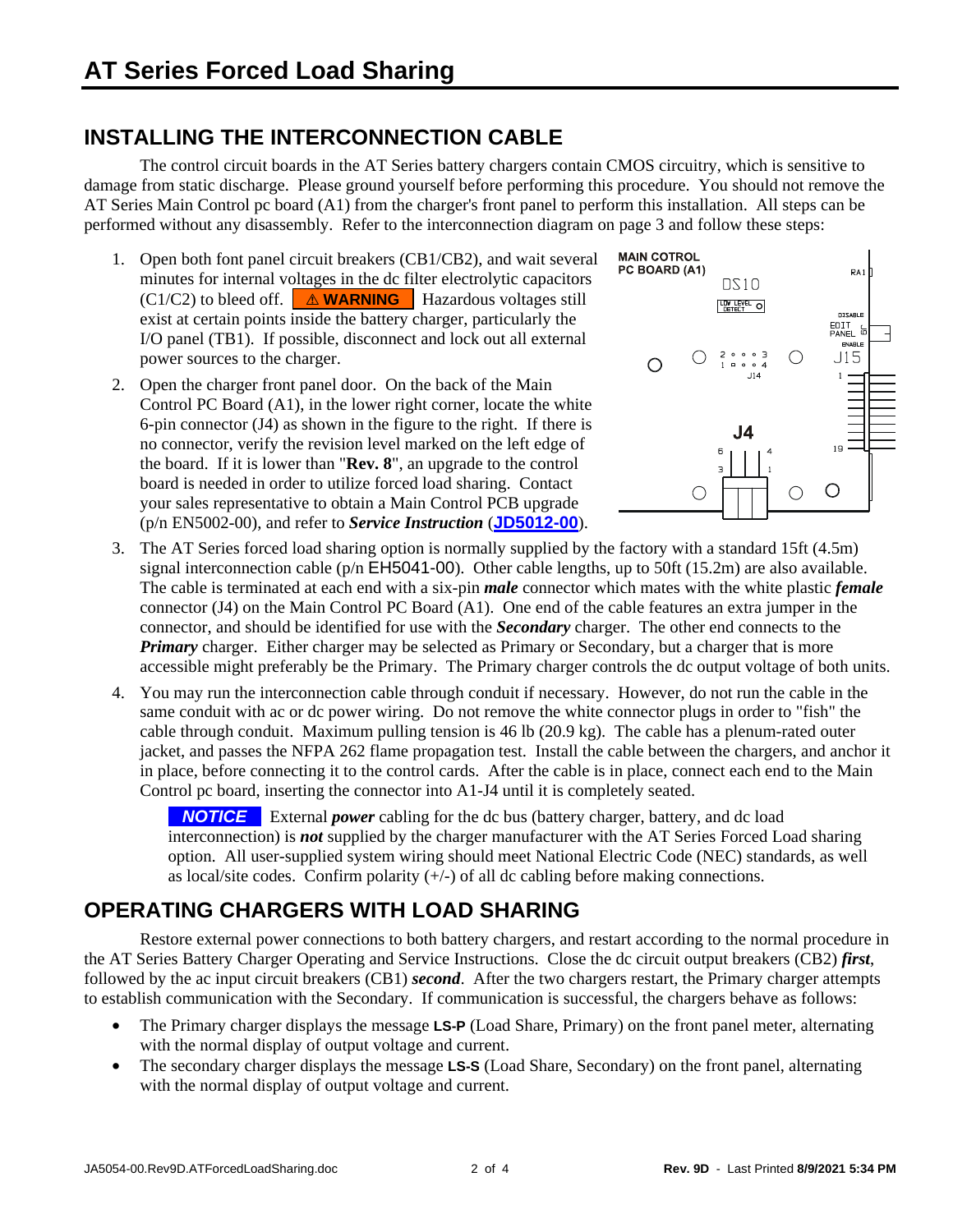- The Primary charger transfers *all* its set points (float, equalize, alarms, etc.) to the Secondary. The Primary charger also *controls* all set points for both chargers. While in Forced Load Sharing mode, you may adjust any set points (of the charger pair) at the front panel of the Primary. The front panel of the Secondary charger won't allow *any* settings to be changed.
- If one charger loses ac power (or is turned off), the remaining charger returns to independent operation, whether it was originally the Primary or Secondary.
- In the event of a fault in the interconnection, or any other problem with communication, the chargers return to independent operation, and the front panel on each charger displays the message **E 14**, indicating the fault.
- There is a delay (up to 4 seconds) for chargers to establish load sharing communication. If communication is broken (or power is lost for one charger), there is a 2-4 second delay for the other charger to resume independent operation.
- If you need to interchange the Primary and Secondary chargers, simply reverse the interconnection cable.
- The presence of the interconnection signal cable (with proper orientation) forces the two chargers into load sharing. Controlling load sharing from the front panel is neither necessary nor possible.

**A CAUTION PEVER** SEPARATE THE AT SERIES CHARGER FROM THE DC BUS WHILE IN FORCED LOAD SHARING MODE

• When AT chargers are operating in Load Share Mode, they *must* both be connected to the same dc bus. If your application and system includes disconnects, whereby chargers may be isolated from each other, the Forced Load Sharing must first be disabled by disconnecting the load share cable or interrupting the load share communications. Failure to disable forced load sharing when the chargers are not connected to the same dc bus will result in an undesirable operation, whereby the battery may become *discharged*.

### <span id="page-2-0"></span>**INTERCONNECTION DIAGRAM** (**[http://www.ATSeries.net/PDFs/JE5154-00.pdf](http://www.atseries.net/PDFs/JE5154-00.pdf)**)



### **NO[TES](http://www.atseries.net/PDFs/JE5154-00.pdf)**

- 1. For two (2) units to force load share, connect A1-J4 of "Primary" charger to A1-J4 of "Secondary" charger, using supplied interconnection cable (p/n EH5041-XX).
- 2. J4-2 and J4-5 are factory-jumpered on the "Secondary" end of the supplied interconnection cable.
- 3. Battery and load inter-connection cabling not supplied with charger or load sharing option (may be supplied by battery manufacturer or other party).